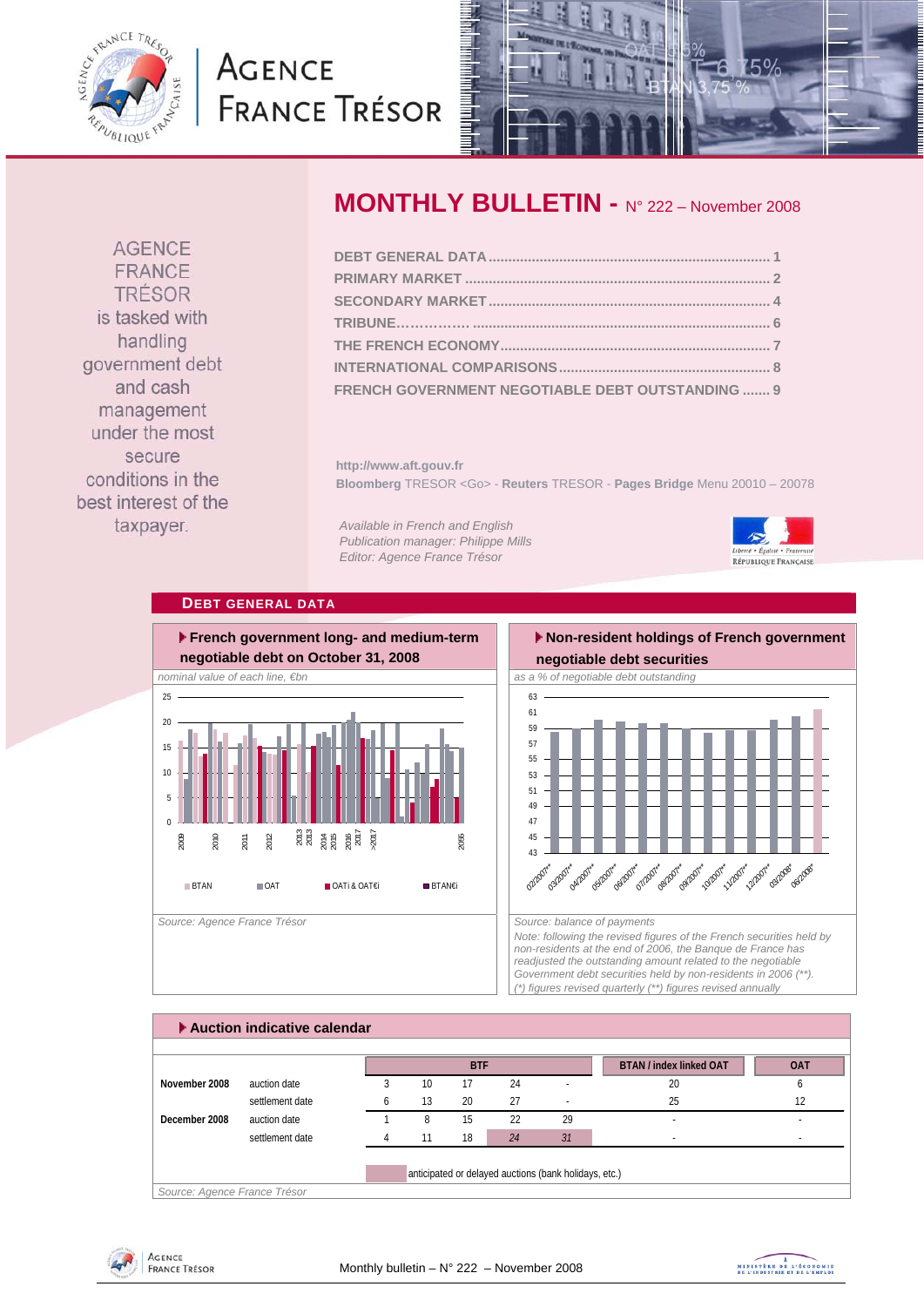## <span id="page-1-0"></span>**NEWS The growing appeal of French Treasuries**

Amid particularly difficult market conditions, international investors have been purchasing sharply increased amounts of French Treasuries. This trend confirms the soundness of the strategy pursued by Agence France Trésor (AFT), based on predictability, security and transparency.

The diversity of these purchases has allowed the French State, in its role of issuer, to reduce its borrowing costs, to the benefit of taxpayers and to assure an optimal funding cost.

In the first nine months of 2008, nonresidents acquired the net equivalent of EUR 213 billion in Treasury securities (BTFs, BTANs, OATs, and inflation-linked bonds)\*. This amount already exceeds the EUR 119.9 billion recorded for 2007 as a whole. Every month since January 2006 (first available figures), non-residents have been structural purchasers of French public debt.

The flows generated by international central banks amount EUR 120.2 billion and EUR 92.6 billion for the others investors . Flows from central banks in Asia and Europe in 2008 are comparable to those in 2007, at EUR 46.9 billion for all AFT-issued securities. In this category of market participants, therefore, Asian central banks have become the leading buyers of medium-term and long-term paper (BTANs and OATs).

Regarding institutional investors (excluding central banks), Europeans (ex France) have been especially active, making net purchases of EUR 71.8 billion since January compared with EUR 36.6 billion in 2007. In second place comes the United States, with EUR 13.5 billion (versus EUR 11 billion in 2007).

Another noteworthy feature is the steep rise in flows categorised as "other areas", which represent net purchases of EUR 31 billion over the past nine months. This trend is attributable in particular to the growing interest shown by central banks and institutions in the Gulf states and Eastern Europe.

\* These data concern net flows (i.e. purchases minus sales) and cannot be used to determine the outstanding amounts held by investors. They are based on transactions reported by primary dealers; they do not include transactions with other banks and brokers.

#### **PRIMARY MARKET**





*Source: Agence France Trésor* 

## **▶ OATs and BTANs: indicative repayment schedule on October 31, 2008**



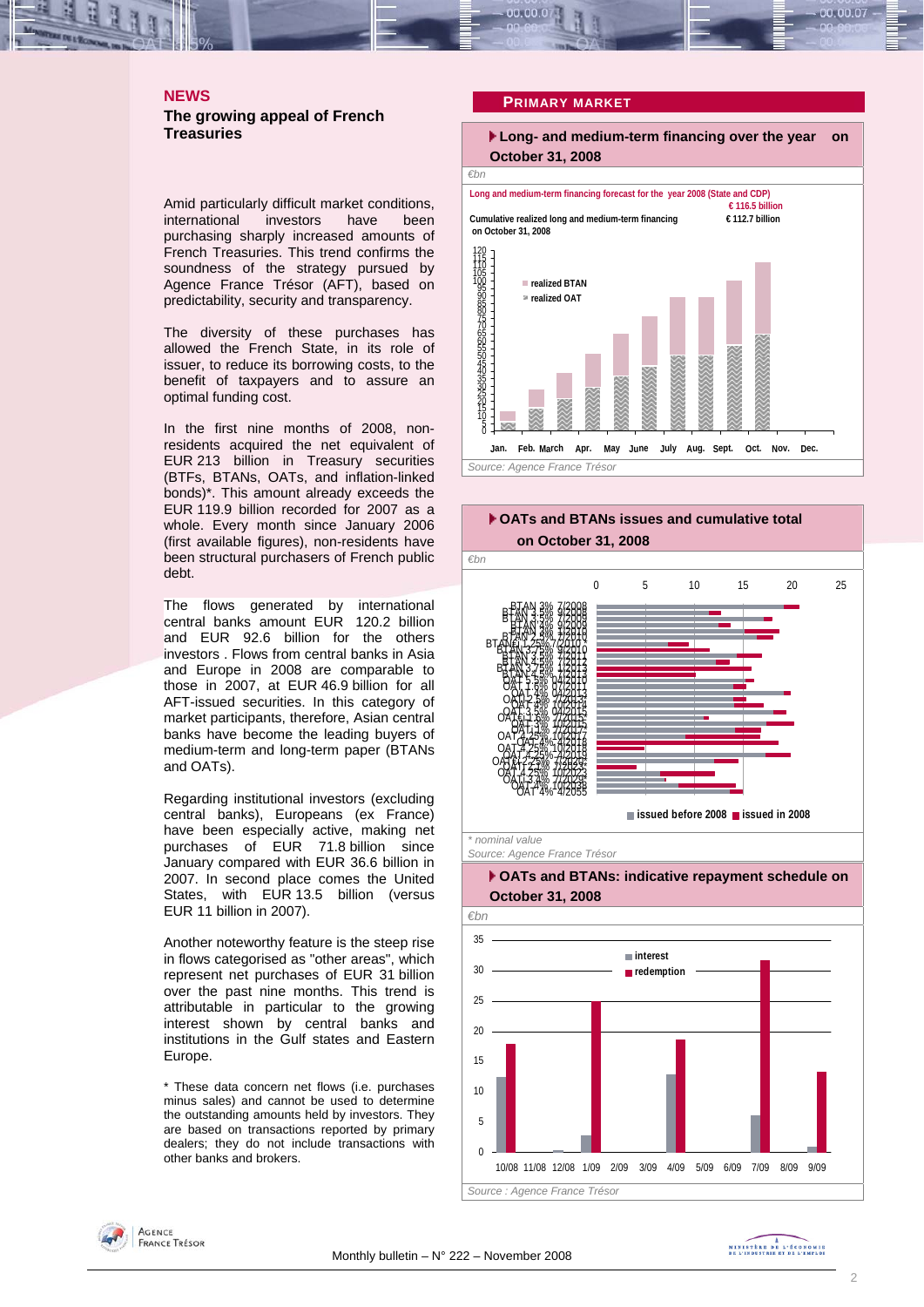## **OAT and BTAN auctions – October 2008**

#### *€m*

Щ E

|                               | OAT 6 years              | OAT 10 years | OAT 2 years              | <b>BTAN 2 years</b>     | <b>BTAN 5 years</b> | OATi 5 years | OATI 9 years      | OATi 20 years |
|-------------------------------|--------------------------|--------------|--------------------------|-------------------------|---------------------|--------------|-------------------|---------------|
|                               | 10/25/2014               | 10/25/2018   | 4/25/2010                | 9/12/2010               | 7/12/2013           | 7/25/2013    | 7/25/2017         | 7/25/2029     |
|                               | 4.00%                    | 4,25%        | 5,50%                    | 3,75%                   | 4,50%               | 2,50%        | 1,00%             | 3,40%         |
| Auction date                  | 10/2/2008                | 10/2/2008    | 16/10/2008               | 16/10/2008              | 16/10/2008          | 16/10/2008   | 16/10/2008        | 16/10/2008    |
| Settlement date               | 10/7/2008                | 10/7/2008    | 10/21//2008              | 10/21//2008             | 10/21//2008         | 10/21//2008  | 10/21//2008       | 10/21//2008   |
| Amount announced              | $< 5,000 - 5,500 >$      |              |                          | $<$ 4.500 $-$ 5.500 $>$ |                     |              | $< 500 - 1.000 >$ |               |
| Bid amount                    | 2,365                    | 7,075        | 3,080                    | 6,873                   | 6,503               | 0,810        | 1,030             | 0,615         |
| Amount served                 | 1.030                    | 4.210        | 0.730                    | 2.213                   | 2.487               | 0,120        | 0.330             | 0,100         |
| of which: NCTs before auction | 0                        | 0            | 0                        | 0                       | 0                   | 0            | 0                 | 0             |
| NCTs after auction            | 0.153                    | 0.614        | 0                        | 0.065                   | 0.721               | 0            | 0                 | 0,012         |
| <b>Total issued amount</b>    | 1,183                    | 4,824        | 0,730                    | 2,278                   | 3.208               | 0,120        | 0,330             | 0,112         |
| Bid-to-cover ratio            | 2.30                     | 1,68         | 4.22                     | 3,11                    | 2.61                | 6,75         | 3,12              | 6,15          |
| Weighted average price        | 99,13%                   | 98,55%       | 103.47%                  | 100.94%                 | 102.35%             | 100,27%      | 88,36%            | 111,39%       |
| Yield to maturity             | 4,16%                    | 4,43%        | 3,10%                    | 3,23%                   | 3,94%               | 2,44%        | 2,50%             | 2,68%         |
| Indexation coefficient*       | $\overline{\phantom{a}}$ | ٠            | $\overline{\phantom{a}}$ | $\sim$                  | ٠                   | 1,12413      | 1,06728           | 1,17950       |
| * as of the settlement date   |                          |              |                          |                         |                     |              |                   |               |
|                               |                          |              |                          |                         |                     |              |                   |               |

00.00.0

 *Source: Agence France Trésor* 

| ▶ BTF auctions - October 2008 |            |            |            |            |            |            |
|-------------------------------|------------|------------|------------|------------|------------|------------|
| $\epsilon$ m                  |            |            |            |            |            |            |
|                               | <b>BTF</b> | <b>BTF</b> | <b>BTF</b> | <b>BTF</b> | <b>BTF</b> | <b>BTF</b> |
|                               | 1 month    | 2 month    | 3 month    |            | 6 month    | 1 year     |
| <b>Auction date</b>           |            | 10/6/2008  | 10/6/2008  |            | 10/6/2008  | 10/6/2008  |
| Settlement date               |            | 10/9/2008  | 10/9/2008  |            | 10/9/2008  | 10/9/2008  |
| Maturity                      |            | 12/4/2008  | 1/8/2009   |            | 3/26/2009  | 8/27/2009  |
| <b>Total issued amount</b>    |            | 1.679      | 3,437      |            | 2,866      | 2,280      |
| Weighted average rate         |            | 2.576%     | 2.786%     |            | 2.839%     | 3.058%     |
| <b>Auction date</b>           |            | 10/13/2008 | 10/13/2008 | 10/13/2008 |            | 10/13/2008 |
| Settlement date               |            | 10/16/2008 | 10/16/2008 | 10/16/2008 |            | 10/16/2008 |
| Maturity                      |            | 12/18/2008 | 1/8/2009   | 2/12/2009  |            | 9/24/2009  |
| <b>Total issued amount</b>    |            | 1,008      | 3,024      | 2,085      |            | 2,001      |
| Weighted average rate         |            | 2.226%     | 2.269%     | 2.571%     |            | 2.819%     |
| <b>Auction date</b>           |            | 10/20/2008 | 10/20/2008 |            | 10/20/2008 |            |
| Settlement date               |            | 10/23/2008 | 10/23/2008 |            | 10/23/2008 |            |
| Maturity                      |            | 12/31/2008 | 1/22/2009  |            | 4/23/2009  |            |
| <b>Total issued amount</b>    |            | 2.052      | 3.075      |            | 2.010      |            |
| Weighted average rate         |            | 2.928%     | 2.783%     |            | 2.931%     |            |
| <b>Auction date</b>           |            |            | 10/27/2008 | 10/27/2008 | 10/27/2008 |            |
| Settlement date               |            |            | 10/30/2008 | 10/30/2008 | 10/30/2008 |            |
| Maturity                      |            |            | 1/22/2009  | 3/12/2009  | 4/23/2009  |            |
| <b>Total issued amount</b>    |            |            | 3,257      | 1,600      | 1,533      |            |
| Weighted average rate         |            |            | 2.847%     | 2.891%     | 2.861%     |            |
|                               |            |            |            |            |            |            |
|                               |            |            |            |            |            |            |
|                               |            |            |            |            |            |            |

*Source: Agence France Trésor* 



 $-00.00.07$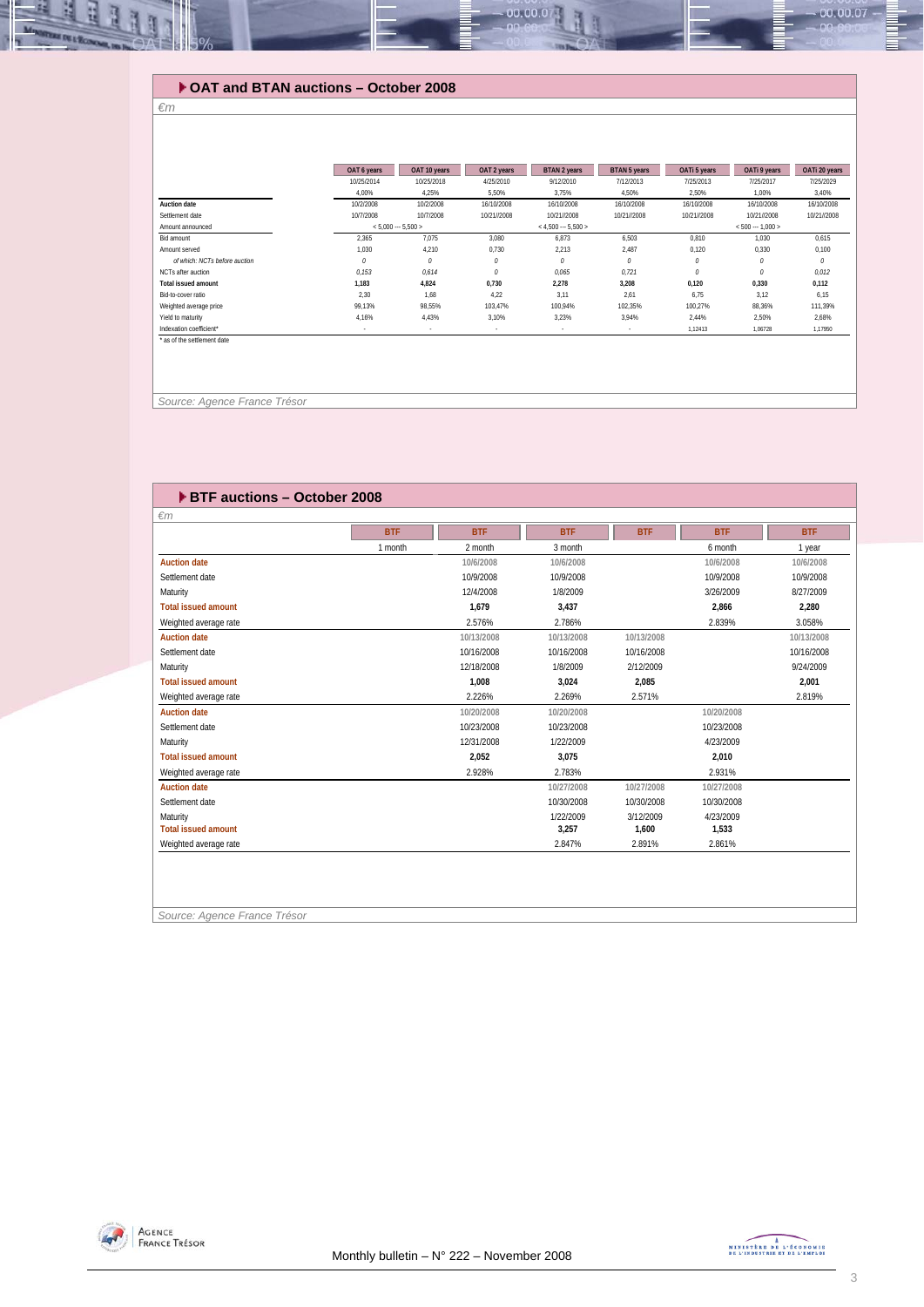<span id="page-3-0"></span>







*(1) difference between the yield of the OAT 4% April 2013 and the yield of the OATi 2.5% July 2013 (2) difference between the yield of the OAT 5% April 2012 and the yield of the OAT€i 3% July 2012 (3) difference between the yield of the OAT 5.5% April 2029 and the yield of the OATi 3.4% July 2029 (4) difference between the yield of the OAT 5.75% October 2032 and the yield of the OAT€i 3.15% July 2032* 

| $\blacktriangleright$ Negotiable government debt and swaps |          |          |          |         |          |         |         |                  |                |  |  |
|------------------------------------------------------------|----------|----------|----------|---------|----------|---------|---------|------------------|----------------|--|--|
| €bn                                                        |          |          |          |         |          |         |         |                  |                |  |  |
|                                                            | end      | end      | end      | end     | end      | end     | end     | end of September | end of October |  |  |
|                                                            | 2001     | 2002     | 2003     | 2004    | 2005     | 2006    | 2007    | 2008             | 2008           |  |  |
| Negotiable government debt                                 |          |          |          |         |          |         |         |                  |                |  |  |
| outstanding                                                | 653      | 717      | 788      | 833     | 877      | 877     | 921     | 988              | 996            |  |  |
| OAT                                                        | 443      | 478      | 512      | 552     | 593      | 610     | 641     | 683              | 672            |  |  |
| <b>BTAN</b>                                                | 158      | 151      | 167      | 184     | 189      | 200     | 202     | 187              | 193            |  |  |
| <b>BTF</b>                                                 | 52       | 88       | 109      | 97      | 95       | 66      | 78      | 118              | 132            |  |  |
| <b>Swaps outstanding</b>                                   | 37       | 61       | 61       | 61      | 52       | 44      | 42      | 33               | 34             |  |  |
| Average maturity of the negotiable debt                    |          |          |          |         |          |         |         |                  |                |  |  |
| before swaps                                               | 6 years  | 5 years  | 5 years  | 6 years | 6 years  | 7 years | 7 years | 7 years          | 6 years        |  |  |
|                                                            | 47 days  | 343 days | 297 days | 79 days | 267 days | 45 days | 51 days | 4 days           | 352 days       |  |  |
| after swaps                                                | 5 years  | 5 years  | 5 years  | 6 years | 6 years  | 7 years | 7 years | 6 years          | 6 years        |  |  |
|                                                            | 358 days | 266 days | 235 days | 33 days | 228 days | 16 days | 29 days | 352 days         | 336 days       |  |  |
|                                                            |          |          |          |         |          |         |         |                  |                |  |  |
|                                                            |          |          |          |         |          |         |         |                  |                |  |  |
|                                                            |          |          |          |         |          |         |         |                  |                |  |  |
| Source: Agence France Trésor                               |          |          |          |         |          |         |         |                  |                |  |  |



MINISTÈRE DE L'ÉCONOMIE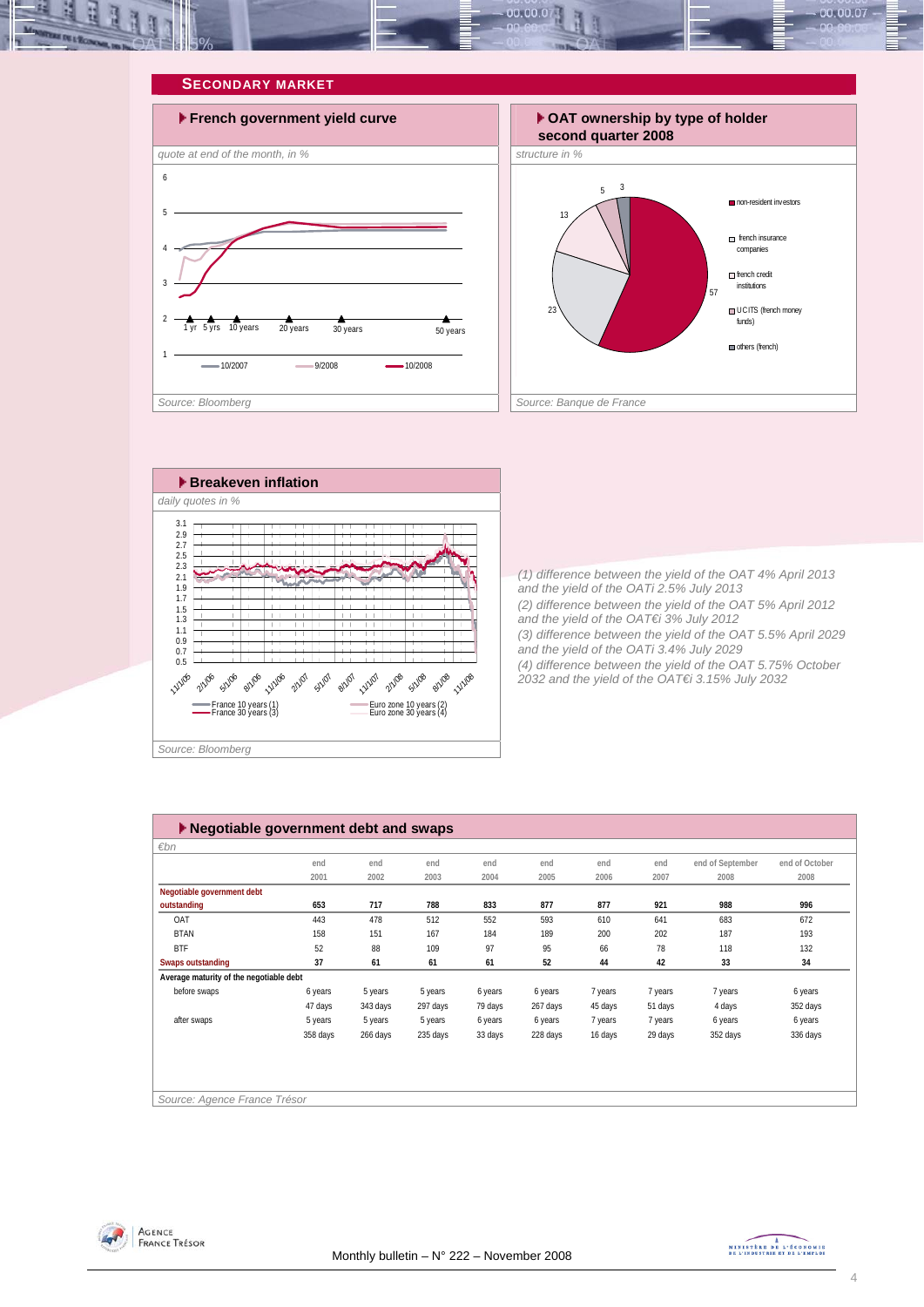

 $00.00.0$ 







MINISTÈRE DE L'ÉCONOMIE

00.00.07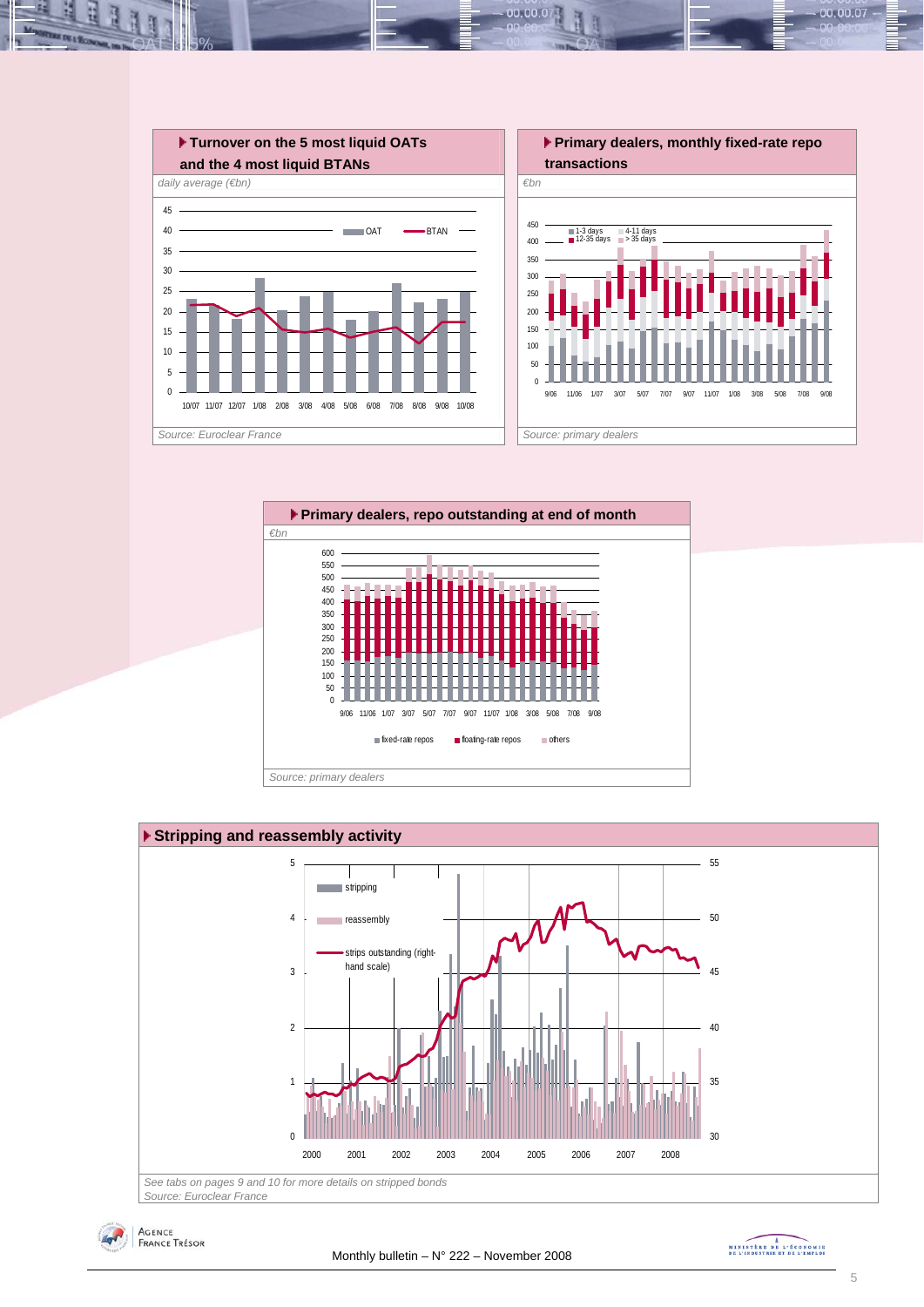<span id="page-5-0"></span>

# **The vulnerability of emerging markets**

**By Don Hanna, economist, Citigroup** 

The largest drop in G3 economic growth since the early 1980s, and the worst market performance since the 1930s, has spread to emerging markets, weakening almost all emerging market (EM) assets. Much of this performance can be tied to rising perceptions of risk, and portfolio shifts against a backdrop of plummeting expectations for growth. We identify three of the key channels that will drive future performance.

**Trade and Price Channels**: one clear element of deeper connections is the size of the shock to demand coming chiefly from the United States and Europe. With lower U.S. and EU growth forecasts, we have slashed our EM growth numbers by 1-2 percentage points in most countries. The trade flow effects - weaker demand for exports - will be largest in countries





closely linked to the US and EU, and those for which trade is a larger share of GDP. Most exposed are small open economies in Asia and across Central Europe (CE).

One crucial judgment in emerging markets will be commodity prices. Falling commodity prices worsen the impact on Latin America and on oil producers like Russia, but cushion CE and Asia.

**Capital Flows Channels**: given the focus of this crisis on financial institutions and the ensuing collapse of risk appetite and market liquidity, capital flows and portfolio shifts by investors are likely to remain a salient feature of events. Countries with a large proportion of foreign-owned banks operating domestically may suffer from an imported credit crunch. This is especially true in CEE, Mexico and Indonesia. Financial systems with high levels of loan/deposit ratios, independent of their ownership, are also vulnerable to tighter credit.

Beyond foreign-owned banks restricting credit, EM countries could suffer if the global recession worsens conditions in local banks and firms. Weakness there could generate a flight to safety by domestic asset holders.

Corporate indebtedness and currency volatility are another source of risk, especially in Turkey and Russia. Luckily, data on corporate leverage and interest cover do not show the same levels of exposure that existed in earlier EM crises.

**Policy Responses**: another source of risk stems from constraints on policy and/or its mismanagement. As the crunch tightens, recourse to less orthodox responses is likely to increase. Governments may choose to impose capital controls, especially as confidence in capital market efficiency has been undermined by the global financial crisis itself.

Looser fiscal policy, a clear choice in the OECD, is not so clear cut across emerging markets. Initial fiscal deficits and/or high public debt are a constraint in India, Brazil, Hungary, Egypt and CEE. Other countries have the scope to use fiscal policy aggressively to boost their economies. Chief among them is China.

*NB: this Agence France Trésor forum offers economists an opportunity to express their personal opinion. Thus, the above article strictly reflects the author's view, and should not be construed as expressing the viewpoints of Agence France Trésor or the Ministry of the Economy, Industry and Employment.* 



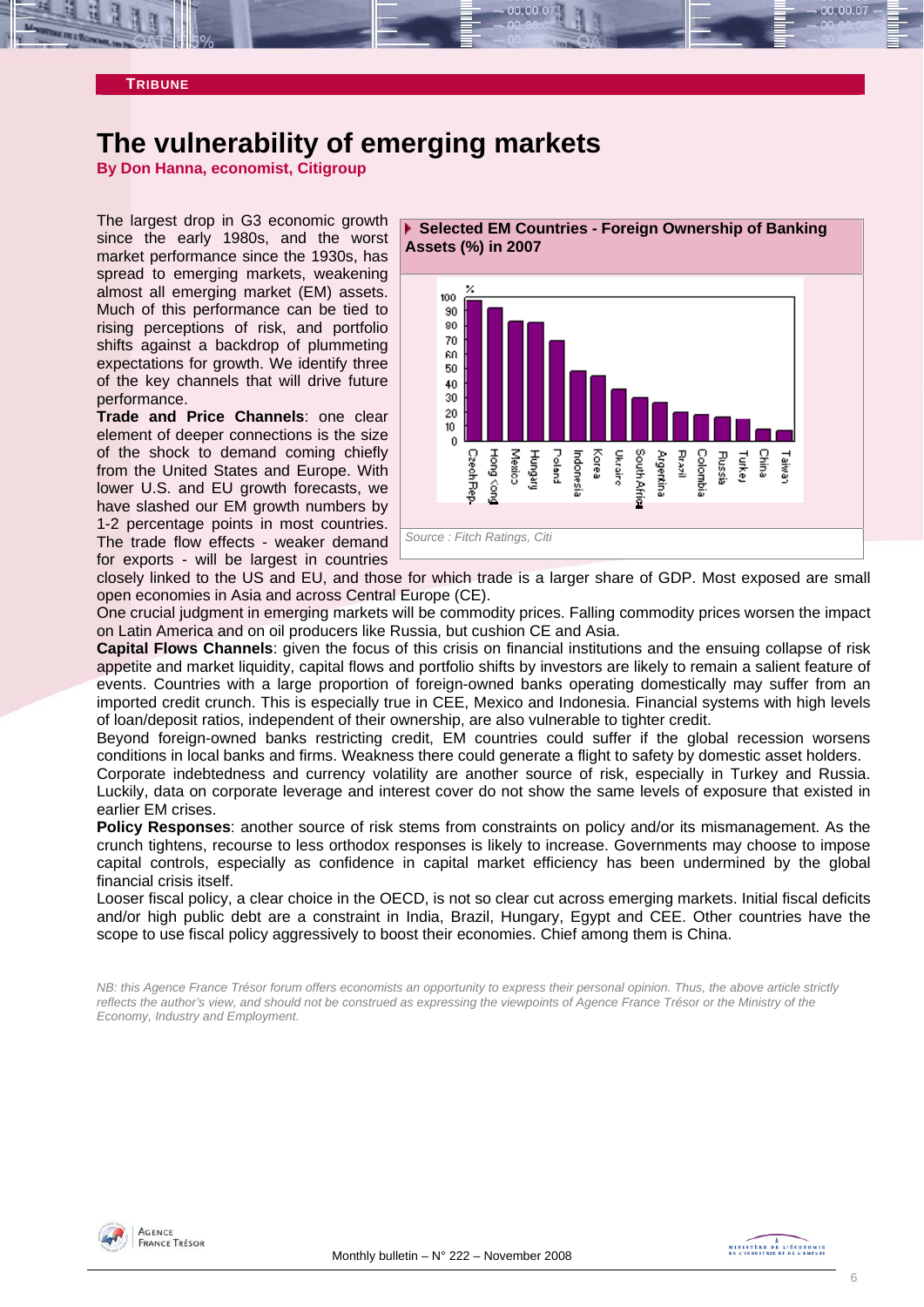<span id="page-6-0"></span>

## **THE FRENCH ECONOMY**

| $\blacktriangleright$ Macro-economic forecast |      |      |           |  |  |  |  |  |  |  |
|-----------------------------------------------|------|------|-----------|--|--|--|--|--|--|--|
| Real growth rate as a %                       |      |      |           |  |  |  |  |  |  |  |
|                                               | 2007 | 2008 | 2009      |  |  |  |  |  |  |  |
| French GDP                                    | 2.2  | 1.0  | $1 - 1.5$ |  |  |  |  |  |  |  |
| Furo zone GDP                                 | 2.6  | 1.4  | 1.0       |  |  |  |  |  |  |  |
| Household consumption                         | 2,5  | 1,1  | 1.9       |  |  |  |  |  |  |  |
| <b>Business investment</b>                    | 7.4  | 2,0  | 2,0       |  |  |  |  |  |  |  |
| Exports                                       | 3.1  | 1.6  | 2,2       |  |  |  |  |  |  |  |
| Imports                                       | 5,5  | 1.5  | 2,1       |  |  |  |  |  |  |  |
| Consumer prices                               | 1.5  | 2.9  | 2.0       |  |  |  |  |  |  |  |
| (year-on-year)                                |      |      |           |  |  |  |  |  |  |  |

#### **Execent economic indicators**

| Industrial output*, year-on-year       | $-1.9%$       | 9/2008     |
|----------------------------------------|---------------|------------|
| Household consumption*, year-on-year   | 1.5%          | 9/2008     |
| Unemployment rate (ILO)                | 7.2%          | 6/2008     |
| Consumer prices, year-on-year          |               |            |
| all items                              | 2.7%          | 10/2008    |
| all items excluding tobacco            | 2.7%          | 10/2008    |
| Trade balance, fob-fob, sa             | $-5.4$ EUR bn | 8/2008     |
| п<br>$\mathbf{u}$                      | $-4.9$ FUR bn | 7/2008     |
| Current account balance, sa            | $-4.0$ FUR bn | 9/2008     |
| п<br>n,                                | $-4.2$ FUR bn | 8/2008     |
| 10-year constant maturity rate (TEC10) | 4.23%         | 10/31/2008 |
| 3-month interest rate (Euribor)        | 4.760%        | 10/31/2008 |
| FUR / USD                              | 1.2757        | 10/31/2008 |
| EUR / JPY                              | 124.97        | 10/31/2008 |
| $*moment$                              |               |            |

*\*manufactured goods –* 

*Source: Insee; Ministry of the Economy, Industry and Employment; Banque de France* 

*Source: Ministry of the Economy, Industry and Employment, Draft budget Bill 2009* 





|                    |          |          |          | end of September level |          |
|--------------------|----------|----------|----------|------------------------|----------|
|                    | 2005     | 2006     | 2006     | 2007                   | 2008     |
| General budget     |          |          |          |                        |          |
| balance            | -42.48   | $-38.19$ | $-25.19$ | $-27.84$               | $-34.35$ |
| revenue            | 230.40   | 232.44   | 167.34   | 168.65                 | 170.56   |
| expenditure        | 272.88   | 270.63   | 192.53   | 196.49                 | 204.91   |
| Balance of special |          |          |          |                        |          |
| Treasury accounts  | 3.48     | $-0.21$  | $-21.42$ | $-24.41$               | $-22.21$ |
| General budget     |          |          |          |                        |          |
| outturn            | $-39.00$ | $-38.40$ | $-46.61$ | $-52.25$               | $-56.55$ |
|                    |          |          |          |                        |          |
|                    |          |          |          |                        |          |



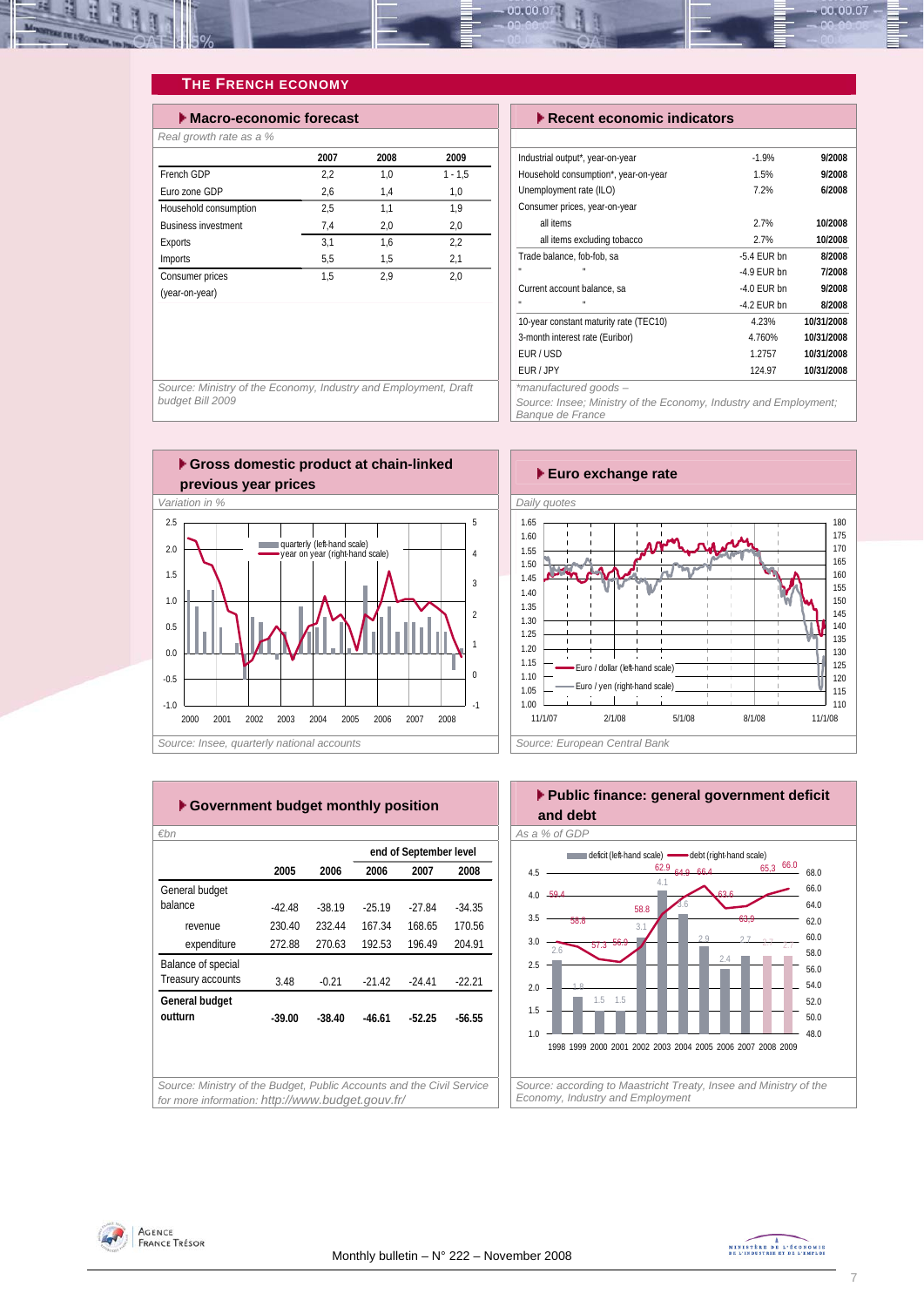<span id="page-7-0"></span>

|    | ▶ Timetable for the release of French economic indicators                                                                      |    |                                                         |  |  |  |  |  |  |  |
|----|--------------------------------------------------------------------------------------------------------------------------------|----|---------------------------------------------------------|--|--|--|--|--|--|--|
|    | November 2008                                                                                                                  |    | December 2008                                           |  |  |  |  |  |  |  |
| 7  | Central government budget: statement at end of September                                                                       | 4  | Job seekers Q3-2008 (BIT                                |  |  |  |  |  |  |  |
|    | Gross foreign exchange reserves in October                                                                                     | 5  | Gross foreign exchange reserves in November             |  |  |  |  |  |  |  |
|    | Foreign trade in September                                                                                                     | 9  | Central government budget: statement at end of October  |  |  |  |  |  |  |  |
| 10 | Industrial output in September                                                                                                 | 9  | Foreign trade in October                                |  |  |  |  |  |  |  |
| 13 | Consumer prices: index for October                                                                                             | 10 | Industrial output in October                            |  |  |  |  |  |  |  |
| 13 | Balance of payments in September                                                                                               | 11 | Payroll employment: final results Q3-2008               |  |  |  |  |  |  |  |
| 14 | Industrial investments: Quaterly October survey                                                                                | 12 | Balance of payments in October                          |  |  |  |  |  |  |  |
| 14 | National quarterly accounts: first results Q3-2008                                                                             | 16 | Consumer prices: index for November                     |  |  |  |  |  |  |  |
| 14 | Payroll employment: provisional results Q3-2008                                                                                | 19 | Wages: final results Q3-2008                            |  |  |  |  |  |  |  |
| 14 | Wages: provisional statistics Q3-2008                                                                                          | 19 | Industrial trends: monthly survey for December          |  |  |  |  |  |  |  |
| 21 | Household consumption of manufactured goods in October                                                                         | 22 | Industrial producer prices: November index              |  |  |  |  |  |  |  |
| 25 | Industrial trends: monthly survey for November                                                                                 | 23 | Household consumption of manufactured goods in November |  |  |  |  |  |  |  |
| 25 | New building starts in October                                                                                                 | 29 | National quarterly accounts: first results Q3-2008      |  |  |  |  |  |  |  |
| 25 | Sales of new dwelling units: Q3-2008                                                                                           | 30 | New building starts in November                         |  |  |  |  |  |  |  |
| 26 | Household confidence survey: November survey                                                                                   | 31 | Net foreign exchange reserves in November               |  |  |  |  |  |  |  |
| 27 | Job seekers in October                                                                                                         |    |                                                         |  |  |  |  |  |  |  |
| 28 | Industrial producer prices: October index                                                                                      |    |                                                         |  |  |  |  |  |  |  |
| 28 | Net foreign exchange reserves in October                                                                                       |    |                                                         |  |  |  |  |  |  |  |
|    | Harmonized index of consumer prices - Eurozone (Eurostat)<br>Index for October: November 14<br>Index for November: December 17 |    |                                                         |  |  |  |  |  |  |  |

00.00.0



# **INTERNATIONAL COMPARISONS**





 $-00.00.07$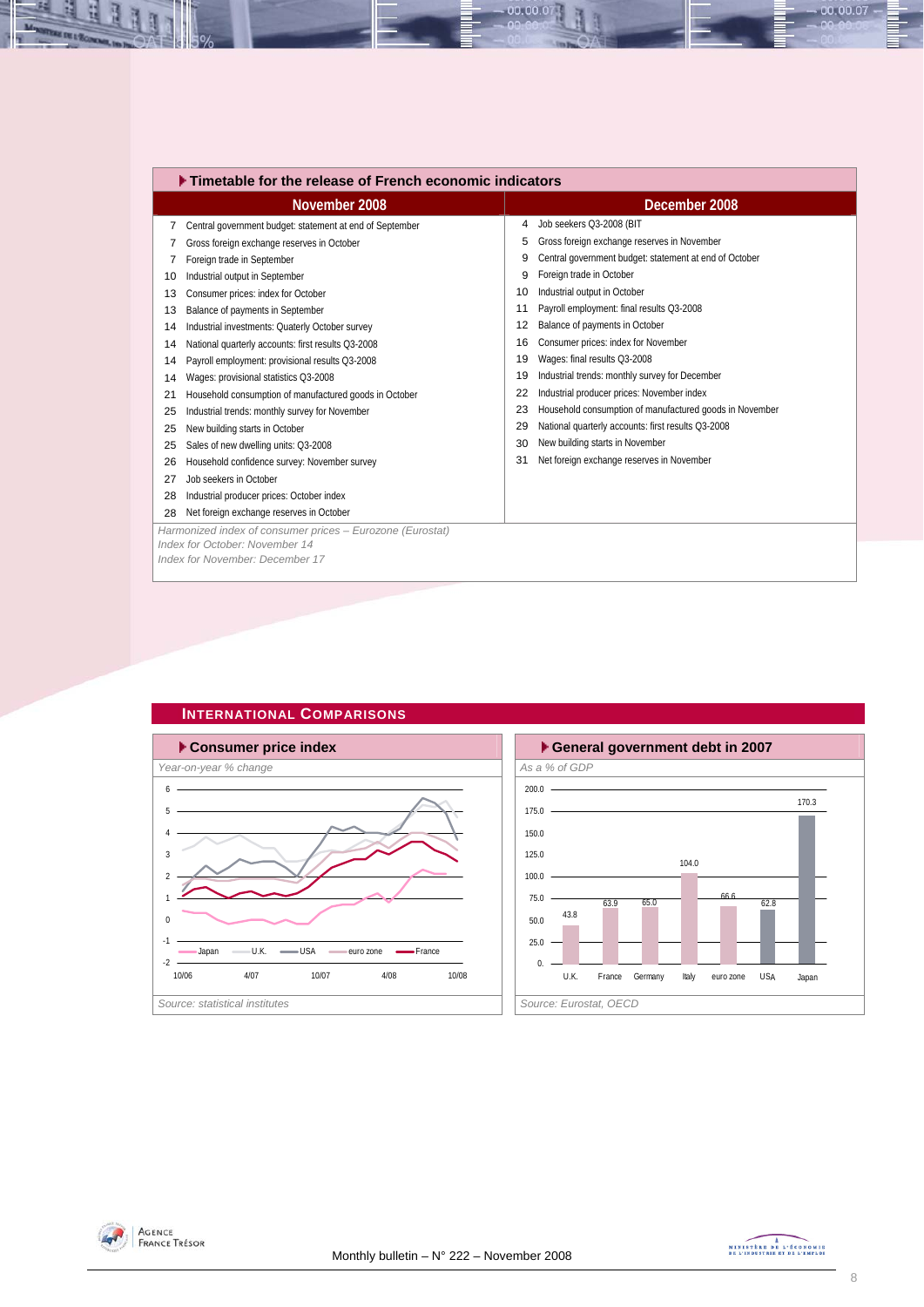#### **FRENCH GOVERNMENT NEGOTIABLE DEBT OUTSTANDING -** *DETTE NEGOCIABLE DE L'ETAT*

 $-00,00,00$ 

 **OAT au 31 octobre 2008** */ fungible Treasury bonds at October 31, 2008*

| <b>CODE ISIN</b><br><b>Euroclear France</b> | Libellé de l'emprunt /<br>Bond                                                                                                                                                                                                                                                                      | Encours / Outstanding            | Coefficient d'indexation / Valeur nominale/<br>indexation coefficient | face value       | démembré<br>/ stripped      | <b>CODE ISIN</b><br>Euroclear France | Libellé de l'emprunt /<br>Bond                             | Encours / Outstanding                            | Coefficient d'indexation<br>Valeur nominale/ face value<br>/ indexation coefficient | démembré<br>/ stripped |
|---------------------------------------------|-----------------------------------------------------------------------------------------------------------------------------------------------------------------------------------------------------------------------------------------------------------------------------------------------------|----------------------------------|-----------------------------------------------------------------------|------------------|-----------------------------|--------------------------------------|------------------------------------------------------------|--------------------------------------------------|-------------------------------------------------------------------------------------|------------------------|
|                                             | Échéance 2009                                                                                                                                                                                                                                                                                       | 63 429 990 576                   |                                                                       |                  |                             |                                      | Échéance 2018                                              | 23 353 000 000                                   |                                                                                     |                        |
| FR0000570673V                               | OAT TEC10 25 janvier 2009                                                                                                                                                                                                                                                                           | 8 6 8 0 4 4 4 9 8                |                                                                       |                  |                             | FR0010604983                         | OAT 4% 25 avril 2018                                       | 18 529 000 000                                   |                                                                                     | 127 500 000            |
| FR0000571432                                | OAT 4% 25 avril 2009                                                                                                                                                                                                                                                                                | 18 640 258 371                   |                                                                       |                  | 996 390 000                 | FR0010670737                         | OAT 4,25% 25 octobre 2018                                  | 4 824 000 000                                    |                                                                                     |                        |
| FR0000571424 I                              | OATi 3% 25 juillet 2009                                                                                                                                                                                                                                                                             | 16 357 550 669 (1)               | 1,18435                                                               | (13811416109)    |                             |                                      | Échéance 2019                                              | 28 707 941 765                                   |                                                                                     |                        |
| FR0000186199                                | OAT 4% 25 octobre 2009<br>Échéance 2010                                                                                                                                                                                                                                                             | 19 744 137 038                   |                                                                       |                  | 546 130 000                 | FR0000189151                         | OAT 4,25% 25 avril 2019                                    | 19 848 000 000                                   |                                                                                     | 213 090 000            |
|                                             |                                                                                                                                                                                                                                                                                                     | 31 892 742 970                   |                                                                       |                  |                             | FR0000570921                         | OAT 8,5% 25 octobre 2019                                   | 8 844 392 893                                    |                                                                                     | 3 899 290 000          |
| FR0000186603<br>FR0000187023                | OAT 5,5% 25 avril 2010<br>OAT 5,5% 25 octobre 2010                                                                                                                                                                                                                                                  | 16 041 719 352<br>15 851 023 618 |                                                                       |                  | 595 720 000<br>1019 280 000 | FR0000570954 C                       | ETAT 9,82% 31 décembre 2019<br>Échéance 2020               | 15 548 872 (2)<br>16 310 529 540                 | (6692154)                                                                           |                        |
|                                             | Échéance 2011                                                                                                                                                                                                                                                                                       | 50 567 644 552                   |                                                                       |                  |                             | FR00100505591                        | OATEi 2,25% 25 juillet 2020                                | 16 310 529 540 (1)                               | 1,12634<br>(14481000000)                                                            |                        |
| FR0000570731                                | OAT 6.5% 25 avril 2011                                                                                                                                                                                                                                                                              | 19572 445 710                    |                                                                       |                  | 1 023 030 000               |                                      | Échéance 2021                                              | 19 857 000 000                                   |                                                                                     |                        |
| FR00100943751                               | OATi 1,6% 25 juillet 2011                                                                                                                                                                                                                                                                           | 16 940 312 510 (1)               | 1,10627                                                               | (15 313 000 000) |                             | FR0010192997                         | OAT 3,75% 25 avril 2021                                    | 19 857 000 000                                   |                                                                                     | 497 340 000            |
| FR0000187874                                | OAT 5% 25 octobre 2011                                                                                                                                                                                                                                                                              | 14 054 886 332                   |                                                                       |                  | 357 290 000                 |                                      | Échéance 2022                                              | 1 243 939 990                                    |                                                                                     |                        |
|                                             | Échéance 2012                                                                                                                                                                                                                                                                                       | 59 078 642 383                   |                                                                       |                  |                             | FR0000571044                         | OAT 8,25% 25 avril 2022                                    | 1 243 939 990                                    |                                                                                     | 814 250 000            |
| FR0000188328                                | OAT 5% 25 avril 2012                                                                                                                                                                                                                                                                                | 17 169 110 580                   |                                                                       |                  | 638 150 000                 |                                      | Échéance 2023                                              | 26 757 988 903                                   |                                                                                     |                        |
| FR00001880131                               | OATEi 3% 25 juillet 2012                                                                                                                                                                                                                                                                            | 16 869 711 540 (1)               | 1,16391                                                               | (14494000000)    |                             | FR0000571085                         | OAT 8,5% 25 avril 2023                                     | 10 606 195 903                                   |                                                                                     | 6 890 440 000          |
| FR0000188690                                | OAT 4,75% 25 octobre 2012                                                                                                                                                                                                                                                                           | 19 554 122 924                   |                                                                       |                  | 773 400 000                 | FR0010585901 I                       | OATi 2,1% 25 juillet 2023                                  | 4 131 793 000 (1)                                | 1.0345<br>(3994000000)                                                              |                        |
| FR0000570780                                | OAT 8.5% 26 décembre 2012                                                                                                                                                                                                                                                                           | 5 485 697 339                    |                                                                       |                  |                             | FR0010466938                         | OAT 4,25% 25 octobre 2023                                  | 12 020 000 000                                   |                                                                                     | 282 900 000            |
|                                             | Échéance 2013                                                                                                                                                                                                                                                                                       | 54 582 488 138                   |                                                                       |                  |                             |                                      | Échéance 2025                                              | 9671928118                                       |                                                                                     |                        |
| FR0000188989                                | OAT 4% 25 avril 2013                                                                                                                                                                                                                                                                                | 19 827 183 879                   |                                                                       |                  | 203 650 000                 | FR0000571150                         | OAT 6% 25 octobre 2025                                     | 9671928118                                       |                                                                                     | 3 306 880 000          |
| FR00001889551                               | OATi 2,5% 25 juillet 2013                                                                                                                                                                                                                                                                           | 17 158 546 580 (1)               | 1,12398                                                               | (15265882471)    |                             |                                      | Échéance 2028                                              | 15 303 907                                       |                                                                                     |                        |
| FR0010011130                                | OAT 4% 25 octobre 2013                                                                                                                                                                                                                                                                              | 17 596 757 679                   |                                                                       |                  | 263 820 000                 | FR0000571226 C                       | OAT zéro coupon 28 mars 2028                               | 15 303 907 (3)                                   | (46232603)                                                                          |                        |
|                                             | Échéance 2014                                                                                                                                                                                                                                                                                       | 35 108 724 224                   |                                                                       |                  |                             |                                      | Échéance 2029                                              | 23 774 120 383                                   |                                                                                     |                        |
| FR0010061242                                | OAT 4% 25 avril 2014                                                                                                                                                                                                                                                                                | 18 039 752 234                   |                                                                       |                  | 260 380 000                 | FR0000571218                         | OAT 5,5% 25 avril 2029                                     | 15 500 880 458                                   |                                                                                     | 2 349 670 000          |
| FR0010112052                                | OAT 4% 25 octobre 2014                                                                                                                                                                                                                                                                              | 17 068 971 990                   |                                                                       |                  | 163 050 000                 | FR00001864131                        | OATi 3,4% 25 juillet 2029                                  | 8 273 239 925 (1)                                | 1,17934<br>(7 015 144 000)                                                          |                        |
|                                             | Échéance 2015                                                                                                                                                                                                                                                                                       | 52 072 030 323                   |                                                                       |                  |                             |                                      | Échéance 2032                                              | 28 711 034 190                                   |                                                                                     |                        |
| FR0010163543                                | OAT 3.5% 25 avril 2015                                                                                                                                                                                                                                                                              | 19 388 313 893                   |                                                                       |                  | 186 850 000                 | FR00001887991                        | OATEi 3,15% 25 juillet 2032                                | 9 973 034 190 (1)                                | 1,14121<br>(8739 000 000)                                                           |                        |
| FR00101355251                               | OATEi 1,6% 25 juillet 2015                                                                                                                                                                                                                                                                          | 12 618 716 430 (1)               | 1,10371                                                               | (11 433 000 000) |                             | FR0000187635                         | OAT 5.75% 25 octobre 2032                                  | 18 738 000 000                                   |                                                                                     | 6 272 900 000          |
| FR0010216481                                | OAT 3% 25 octobre 2015                                                                                                                                                                                                                                                                              | 20 065 000 000                   |                                                                       |                  | 264 090 000                 |                                      | Échéance 2035                                              | 15 614 000 000                                   |                                                                                     |                        |
|                                             | Échéance 2016                                                                                                                                                                                                                                                                                       | 42 483 000 000                   |                                                                       |                  |                             | FR0010070060                         | OAT 4,75% 25 avril 2035                                    | 15 614 000 000                                   |                                                                                     | 2 924 720 000          |
| FR0010288357                                | OAT 3,25% 25 avril 2016                                                                                                                                                                                                                                                                             | 20 461 000 000                   |                                                                       |                  | 40 050 000                  |                                      | Échéance 2038                                              | 14 155 000 000                                   |                                                                                     |                        |
| FR0000187361                                | OAT 5% 25 octobre 2016                                                                                                                                                                                                                                                                              | 22 022 000 000                   |                                                                       |                  | 1 196 480 000               | FR0010371401                         | OAT 4% 25 octobre 2038                                     | 14 155 000 000                                   |                                                                                     | 2 266 550 000          |
|                                             | Échéance 2017                                                                                                                                                                                                                                                                                       | 54 541 534 960                   |                                                                       |                  |                             |                                      | Échéance 2040                                              | 5 106 995 030                                    |                                                                                     |                        |
| FR0010415331                                | OAT 3,75% 25 avril 2017                                                                                                                                                                                                                                                                             | 19 990 000 000                   |                                                                       |                  | 329 300 000                 | FR00104473671                        | OATEi 1,8% 25 juillet 2040                                 | 5 106 995 030 (1)                                | 1,05713<br>(4 831 000 000)                                                          |                        |
| FR0010235176 I                              | OATi 1% 25 juillet 2017                                                                                                                                                                                                                                                                             | 17 889 534 960 (1)               | 1,06714                                                               | (16764000000)    |                             |                                      | Échéance 2055                                              | 14 926 000 000                                   |                                                                                     |                        |
| FR0010517417                                | OAT 4,25% 25 octobre 2017                                                                                                                                                                                                                                                                           | 16 662 000 000                   |                                                                       |                  | 204 800 000                 | FR0010171975                         | OAT 4% 25 avril 2055                                       | 14 926 000 000                                   |                                                                                     | 3 136 690 000          |
|                                             |                                                                                                                                                                                                                                                                                                     |                                  |                                                                       |                  |                             |                                      |                                                            | <b>Total OAT / total fungible Treasury bonds</b> |                                                                                     | 671 961 579 952        |
|                                             | (1) Encours OAT indexées = valeur nominale x coefficient d'indexation / indexed bonds outstanding = face value x indexation coefficient<br>(2) y compris intérêts capitalisés au 31/12/2007 / including coupons capitalized at 12/31/2007; non offerte à la souscription / not open to subscription |                                  |                                                                       |                  |                             |                                      |                                                            | Encours démembré /stripped outstanding           |                                                                                     | 42 044 080 000         |
|                                             | (3) valeur actualisée au 31/03/2008 / actualized value at 03/31/2008 ; non offerte à la souscription / not open to subscription<br>OATi: OAT indexée sur l'indice français des prix à la consommation (hors tabac) / OAT indexed on the French consumer price index (excluding tobacco)             |                                  |                                                                       |                  |                             |                                      | En % des lignes démembrables<br>As a % of strippable bonds |                                                  |                                                                                     | 6.39%                  |
| consumer price (excluding tobacco)          | OAT€i : OAT indexée sur l'indice des prix à la consommation harmonisé de la zone euro (hors tabac) / OAT indexed on the eurozone harmonized index of                                                                                                                                                |                                  |                                                                       |                  |                             |                                      | Durée de vie moyenne                                       |                                                  |                                                                                     | 9 ans et 240 jours     |
|                                             | TEC 10 : taux de l'échéance constante à 10 ans / yield of 10-year constant maturity Treasury                                                                                                                                                                                                        |                                  |                                                                       |                  |                             |                                      | Average maturity                                           |                                                  |                                                                                     | 9 years and 240 days   |

<span id="page-8-0"></span>



 $00007$ 

 $00.00$